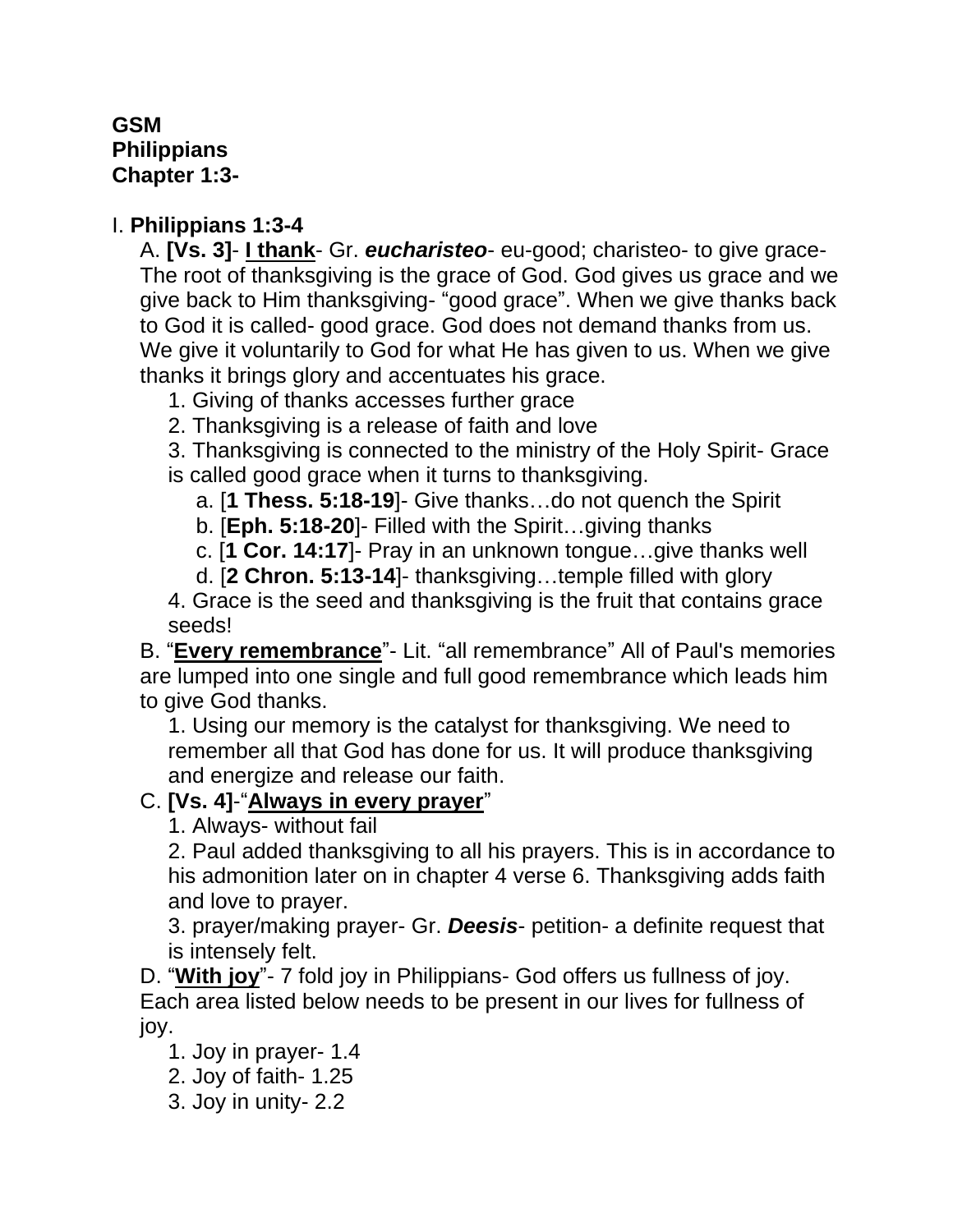4. Joy in suffering for Christ- 2.17

- 5. Joy in hospitality- 2.29
- 6. Joy in soul winning- 4.1
- 7. Joy in giving- 4.10

E. Happiness comes from circumstances; joy is a fruit of the Spirit- [**Gal. 5:22**]

F. [**Romans 15:13**]- Two gauges in your faith car- peace gauge and joy gauge. When they run low you will come to a grinding halt! They are true indicators if you are operating in faith.

G. Paul was a man of prayer. A self dependent person prays little [**unless in public to be seen!**] Prayer is the language of dependence. Prayer is the acknowledgment that you need and desire God.

## II. **Philippians ch. 1:5-6**

A. **[Vs. 5]**-"**Fellowship**"- Gr. *koinonia*- from koinos- what is held in common- ex. village fountain. We have a common fountain as Christians- Christ.

B. Paul mentions fellowship 5 times in the letter. **5 stands for grace**

- 1. Fellowship in the gospel- 1.5
- 2. Fellowship in grace- 1.7
- 3. Fellowship in the Spirit- 2.1
- 4. Fellowship in the sufferings of Christ- 3.10
- 5. Fellowship in giving- 4.14

C. "**in the gospel**"- Gr. *euanglion*- good news. If it is not good news it is not the gospel. This word in Greek means, "almost too good to be true news." Grace is good news. Law is bad news. Righteousness is good news. Condemnation is bad news.

D. "**From the first day until now**"- This was from when Lydia opened up her heart and got saved to Paul having just received their gift in prison. The Philippians did not wait to see if Paul would be successful or not in his ministry before they became his partner. These are the people you can trust.

E. **[Vs. 6]- "Being confident**"- Gr. *peitho*- perfect tense- having come to a settled and firm persuasion.

F. "**Began**"- Gr. *enarchomai*- "to begin" / "**Perform**"- Gr. *epiteleo*- "to make a complete finish"- These were technical terms for beginning and ending a sacrifice. Christ is the author and finisher of our faith. Our faith life is a sweet aroma to God. Our beginning faith in Christ through to the finishing of our faith is a sweet smelling sacrifice to God. It sends forth the fragrance of Christ Jesus.